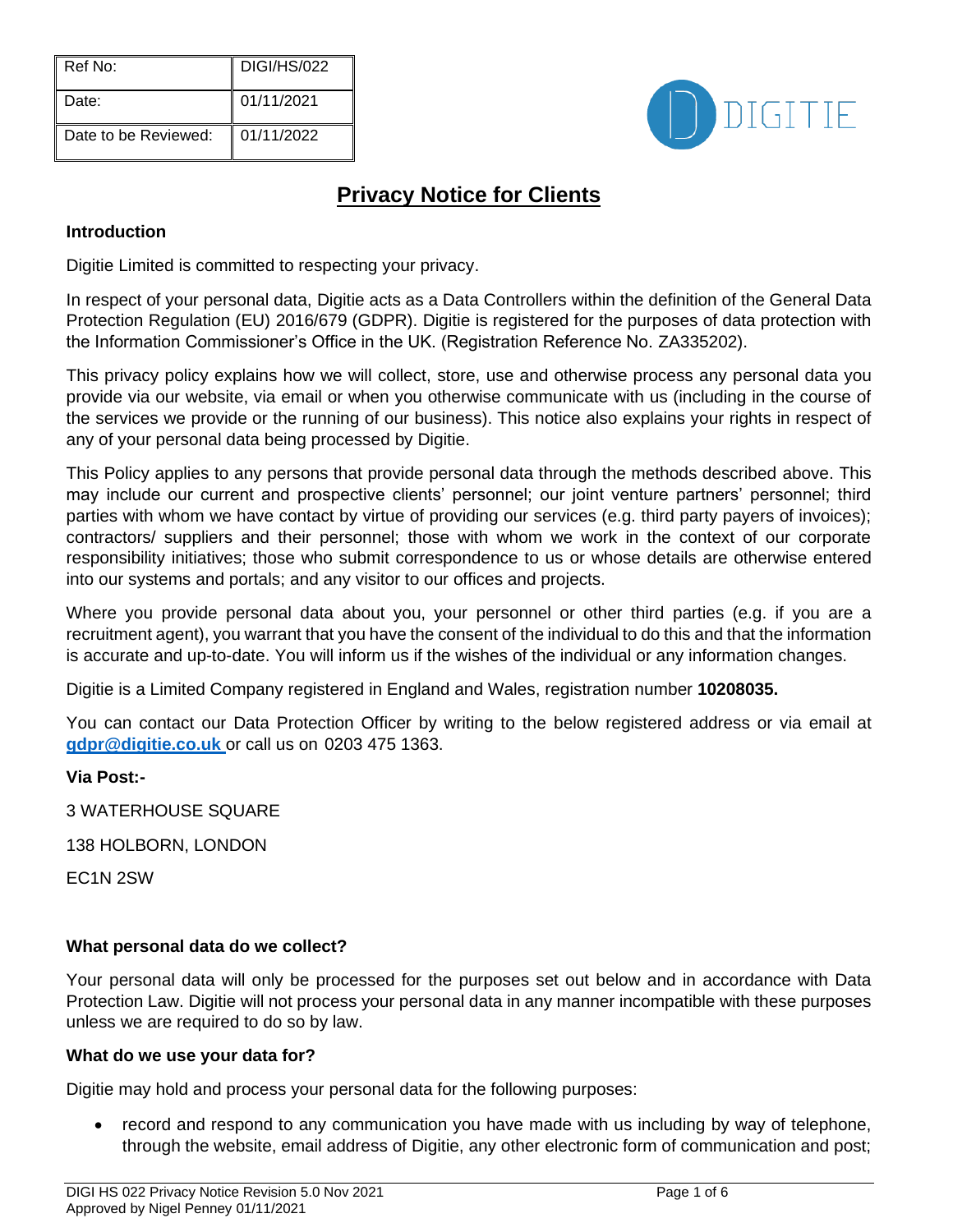| Ref No:              | DIGI/HS/022 |
|----------------------|-------------|
| Date:                | 01/11/2021  |
| Date to be Reviewed: | 01/11/2022  |



- provide you with information that you have requested
- manage our relationship with you or third parties (such as your personnel) including for administration, accounting and relationship management purposes;
- process any application you (or your representative) has submitted for an employment or other opportunity (such as agency or volunteering work) with the Digitie;
- equal opportunities monitoring information (including information about your gender, race, ethnicity, sexual orientation and disabilities);
- on-boarding with Digitie and pre-employment screening such as reference checks, right to work checks and criminal conviction checks;
- for administration purposes and access to our systems and portals;
- help us develop the website to be more useful to you, to keep it safe and secure;
- to respond to any problems you report with our website;
- For processing is necessary for a contract you have with the individual, or because they have asked you to take specific steps before entering into a contract.
- For Digitie to comply with the law (not including contractual obligations)
- Special categories of personal data (such as information about your health) will be processed where Digitie needs to carry out its legal obligations; to run the business; where the processing is necessary for the assessment of your working capacity, occupational health or obtaining a medical diagnosis; or where it is needed in the public interest (such as equal opportunities monitoring). In exceptional circumstances, we may process this data with your explicit consent.

#### **Sharing your personal data**

We will only share your data where it is required in order to effectively offer or provide our professional services to you. There are also organisations who will have access to your data due to the services they provide to Digitie such as IT support companies, email and phone service providers and external auditors. While we may not actively share your specific data with these firms we will ensure that when providing access to any data systems, the security of that data is considered and protected at all times.

#### **Sharing your data outside the European Union**

We shall not be sharing data outside of the European Union.

#### **How long will we keep your data?**

We will only retain your personal information for as long as necessary to fulfil the purposes we collected it for, including for the purposes of satisfying any legal, accounting, or reporting requirements. Details of retention periods for different aspects of your personal information are available in our Master Document List/Data Retention and Erasure Procedure which is available from the Office Manager. To determine the appropriate retention period for personal data, we consider the amount, nature, and sensitivity of the personal data, the potential risk of harm from unauthorised use or disclosure of your personal data, the purposes for which we process your personal data and whether we can achieve those purposes through other means, and the applicable legal requirements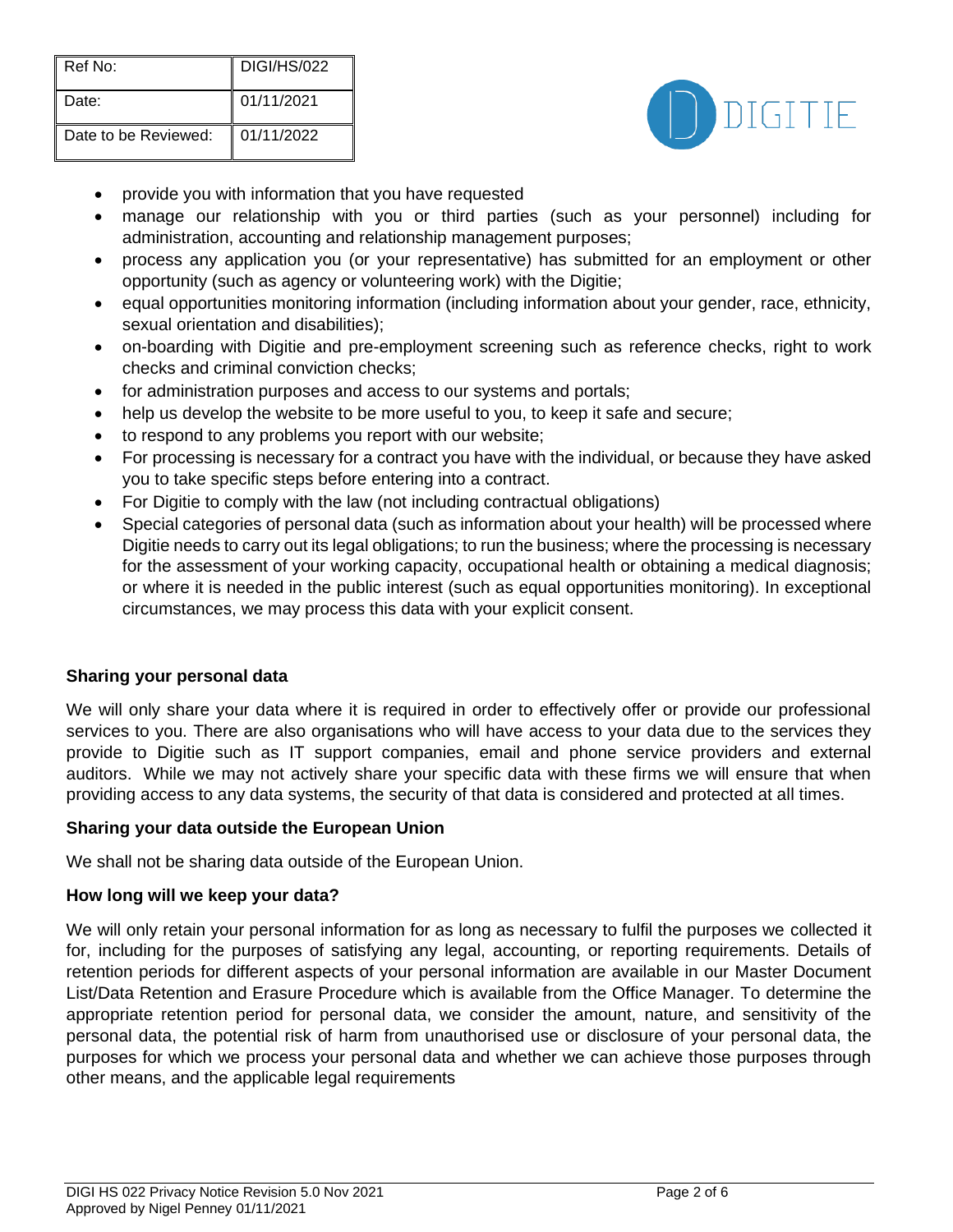| Ref No:              | <b>DIGI/HS/022</b> |
|----------------------|--------------------|
| Date:                | 01/11/2021         |
| Date to be Reviewed: | 01/11/2022         |



## **Your personal data rights**

In respect of your personal data being processed by Digitie:

- You have the right to ask us what personal data we are processing about you and request access to or copies of that information.
- You have the right to request that your personal data which is inaccurate, or incomplete is rectified.
- You have the right to request that your personal data is deleted however we may have the right to continue processing your data in certain circumstances.
- You have the right to request that your data is given to you in a format that can be used by another controller and where possible that this is sent directly to the other controller by us.
- Where the processing relies upon your consent or if you are under 18 the consent of an adult bringing the claim on your behalf then the person giving consent has the right to withdraw this at any time.
- You have the right to object to the processing of your data where the grounds we rely upon are our legitimate interests or the legitimate interests of a third party. Upon receiving an expression of objection, we will review the grounds for processing and respond accordingly. Where we are processing for direct marketing purposes you have the right to object at any time and we will cease processing for such purposes where an objection is received.
- You have the right not to be subject to automated decision-making processes including profiling however Digitie does not employ any automated decision-making processes.
- You have the right to restrict the processing of your personal data:
	- o where the accuracy is contested while this is investigated;
	- $\circ$  where the processing is unlawful, but you do not want the data to be deleted;
	- $\circ$  where we no longer need to process the data, but you would like us to store it without further processing for the establishment, exercise or defence of legal claims;
	- $\circ$  where you have objected to the processing and we are processing for our legitimate interests while it is established if our interests override your rights.

We will respond to your request in relation to any of the above rights within one month of us receiving your request unless there is likely to be a delay providing the information or response in which case we will notify you within one month of receiving the request. There will be no fee payable for us to provide you with the information requested unless the request is for duplicate copies of documents previously provided to you or we feel the request is manifestly unfounded or excessive. If a request is manifestly unfounded or excessive we may refuse to provide the data rather than charging a fee. Where a fee is charged it will reflect the administrative costs involved in providing you with the information.

We may require identification from you for security purposes before providing any information or acting on requests. Where this is required we will notify you within one month of receipt of your request.

Where you make a request to us electronically we will endeavour to respond electronically. If you would prefer not to receive the information electronically you should request this.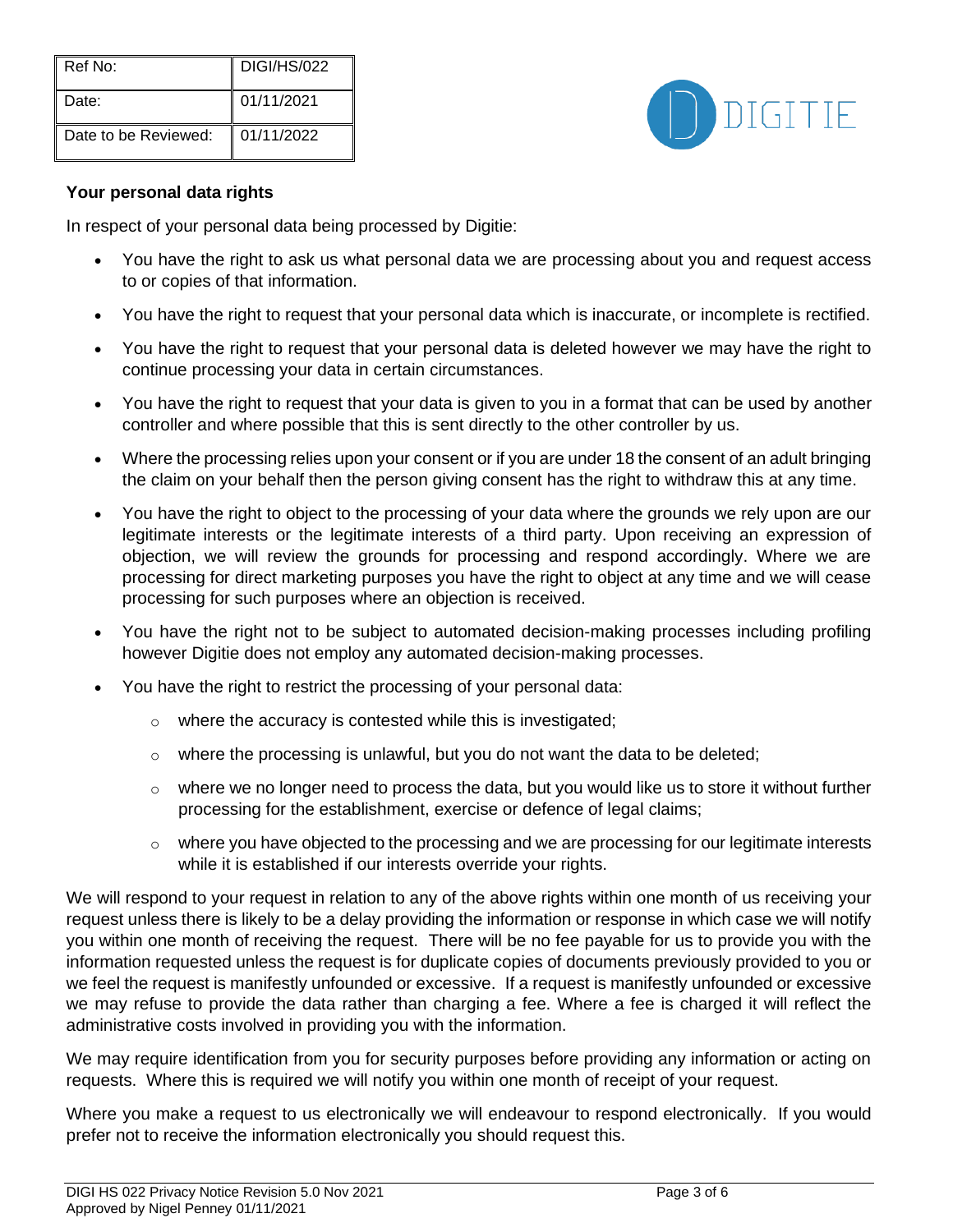| Ref No:              | <b>DIGI/HS/022</b> |
|----------------------|--------------------|
| Date:                | 01/11/2021         |
| Date to be Reviewed: | 01/11/2022         |



If we are unable to comply with your request, we will inform you within one month of receipt of your request providing the reasons and advising you of your options to escalate the matter further.

All requests in relation to the above should be addressed to:-

**Digitie Limited**  3 WATERHOUSE SQUARE 138 HOLBORN, LONDON EC1N 2SW

by email to **[gdpr@digitie.co.uk](mailto:gdpr@digitie.co.uk)**

You have the right to lodge a complaint with the Information Commissioners Office who regulate Data Protection compliance in the UK if you are not satisfied with any response provided by Strategic Rail Consultants Limited in relation to the exercise of your rights under the relevant English Data Protection law.

#### **Automated Decision Making**

You will not be subject to decisions that will have a significant impact on you based solely on automated decision-making, unless we have a lawful basis for doing so and we have notified you.

#### **Further processing**

If we wish to use your personal data for a new purpose, not covered by this Data Privacy Notice, then we will provide you with a new notice explaining this new use prior to commencing the processing and setting out the relevant purposes and processing conditions.

#### **The categories of personal data concerned**

With reference to the categories of personal data described in the definitions section, we process the following categories of your data:

• Personal data: Name, email address, company telephone number, job title, company address.

We have obtained your personal data from you directly.

#### **What is our legal basis for processing your personal data?**

#### **Personal data (article 6 of GDPR)**

#### **Our lawful basis for processing your general personal data:**

- Consent of the data subject
- Processing necessary for the performance of a contract with the data subject or to take steps to enter into a contract
- Processing necessary for compliance with a legal obligation

More information on lawful processing can be found on the [ICO website.](https://ico.org.uk/for-organisations/guide-to-the-general-data-protection-regulation-gdpr/lawful-basis-for-processing/)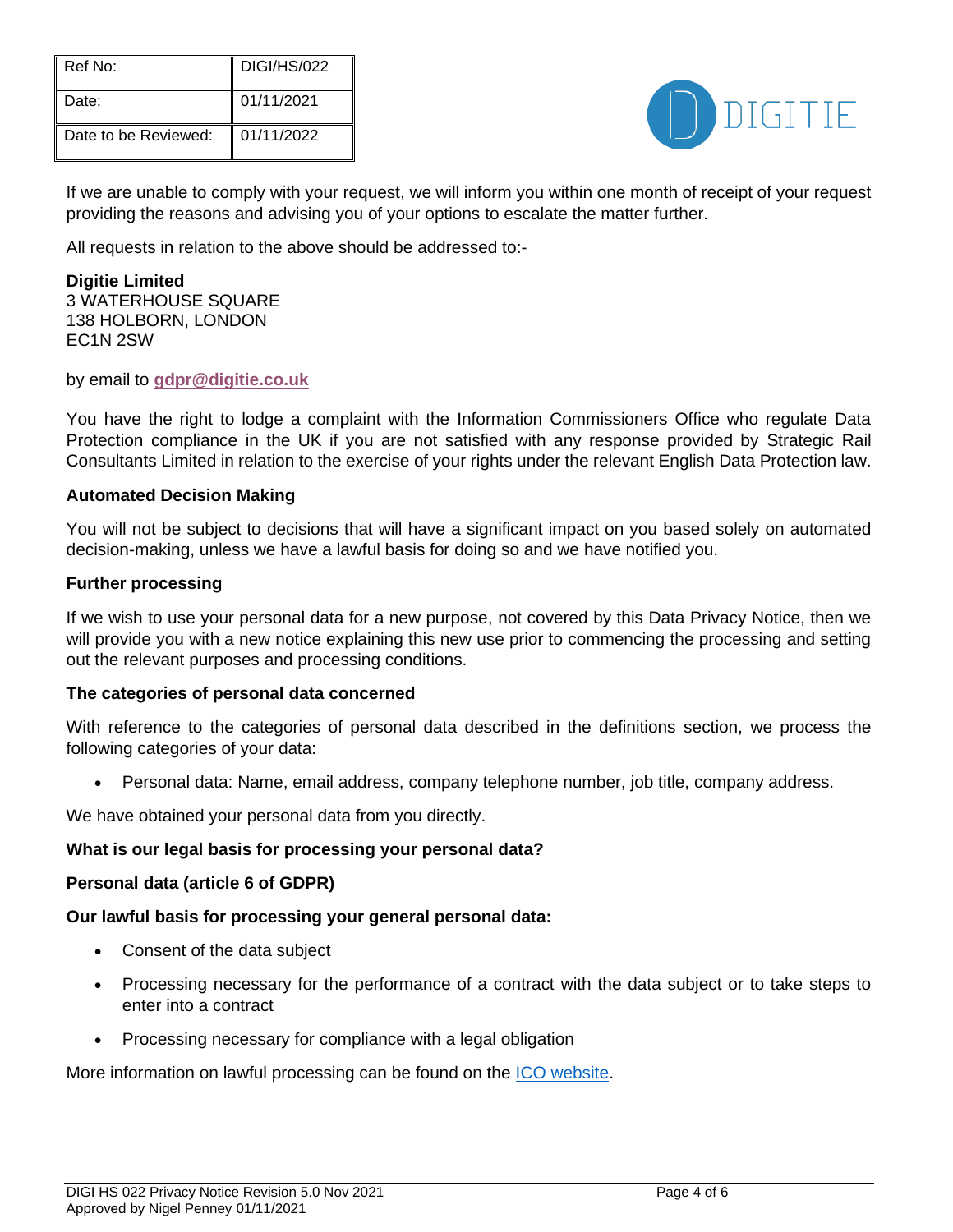| Ref No:              | DIGI/HS/022 |
|----------------------|-------------|
| Date:                | 01/11/2021  |
| Date to be Reviewed: | 01/11/2022  |



#### **Sharing your personal data**

Your personal data will be treated as strictly confidential and will be shared only with Clients who are requesting references. Your permission shall be sought first.

#### **Providing us with your personal data**

We require your personal data as it is a requirement necessary to enter into a contract.

If you fail to adhere the consequences will be failure to enter into a contract.

#### **Your rights and your personal data**

Unless subject to an exemption under the GDPR, you have the following rights with respect to your personal data:

- The right to request a copy of the personal data which we hold about you;
- The right to request that we correct any personal data if it is found to be inaccurate or out of date;
- The right to request your personal data is erased where it is no longer necessary to retain such data;
- The right to withdraw your consent to the processing at any time, WHERE CONSENT WAS YOUR LAWFUL BASIS FOR PROCESSING THE DATA;
- The right to request that we provide you with your personal data and where possible, to transmit that data directly to another data controller, (known as the right to data portability), (where applicable i.e. where the processing is based on consent or is necessary for the performance of a contract with the data subject and where the data controller processes the data by automated means);
- The right, where there is a dispute in relation to the accuracy or processing of your personal data, to request a restriction is placed on further processing;
- The right to object to the processing of personal data, (where applicable i.e. where processing is based on legitimate interests (or the performance of a task in the public interest/exercise of official authority); direct marketing and processing for the purposes of scientific/historical research and statistics).

#### **Right to withdraw consent**

In the limited circumstances where you may have provided your consent to the collection, processing and transfer of your personal information for a specific purpose, you have the right to withdraw your consent for that specific processing at any time. To withdraw your consent, please contact the Office Manager. Once we have received notification that you have withdrawn your consent, we will no longer process your information for the purpose or purposes you originally agreed to, unless we have another legitimate basis for doing so in law.